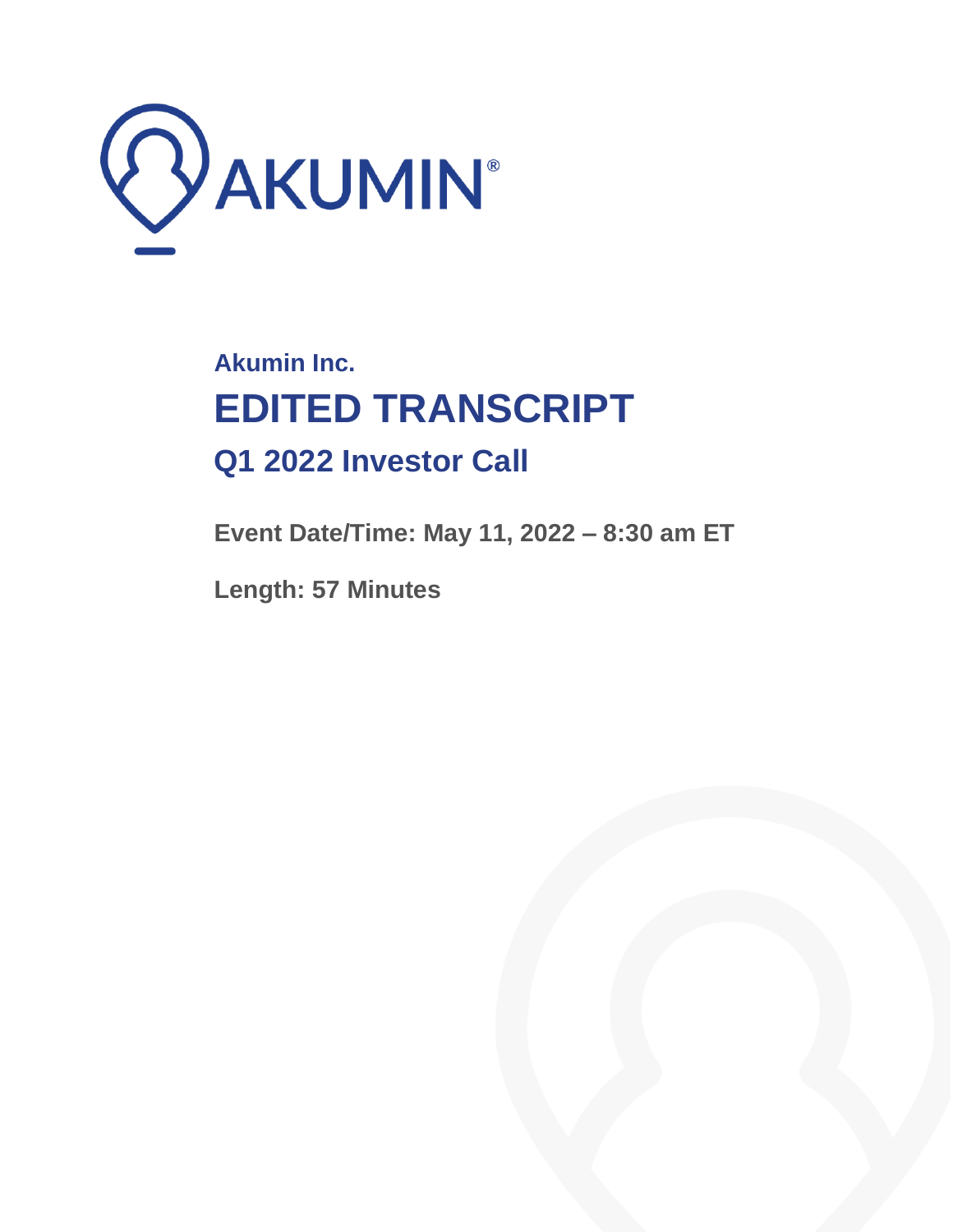

# **CORPORATE PARTICIPANTS**

**Matt Cameron,** *Akumin Inc. — Chief Legal Officer & Corporate Secretary* **Riadh Zine,** *Akumin Inc. — Chairman & CEO* **Bill Larkin,** *Akumin Inc. — Chief Financial Officer*

# **CONFERENCE CALL PARTICIPANTS**

**Noel Atkinson,** *Clarus Securities — Analyst* **Tania Armstrong-Whitworth***, CGF — Analyst* **Endri Leno,** *National Bank of Canada — Analyst* **Rishi Parekh**, *Barclays — Analyst*

# **PRESENTATION**

#### **Operator**

Good morning. My name is Sergei, and I will be your conference Operator today. At this time, I would like to welcome everyone to Akumin's 2022 first quarter results research analyst call. All lines have been placed on mute to prevent any background noise.

After the speakers' remarks, there will be a question-and-answer session. If you would like to ask a question during this time, simply press \*, then the number 1 on your telephone keypad. If you would like to withdraw your question, please press \*, then the number 2. Thank you.

Mr. Cameron, you may begin your conference.

## **Matt Cameron — Chief Legal Officer & Corporate Secretary, Akumin Inc.**

Thank you. Good morning, everybody, and thank you for joining us for today's investor presentation. My name's Matt Cameron. I'm the Chief Legal Officer and Corporate Secretary of Akumin, and joining my on the call today are Riadh Zine, our Chairman and CEO, and Bill Larkin, our CFO.

There is a slide deck that's meant to accompany today's presentation. If you haven't downloaded it directly from the portal, you can also obtain a copy of it from the Investor Relations section of our website at akumin.com.

Before we begin, let me remind you that certain matters discussed in today's conference call or answers that may be given to questions asked could constitute forward-looking statements or information that are subject to risks or uncertainties relating to Akumin's future financial and business performance.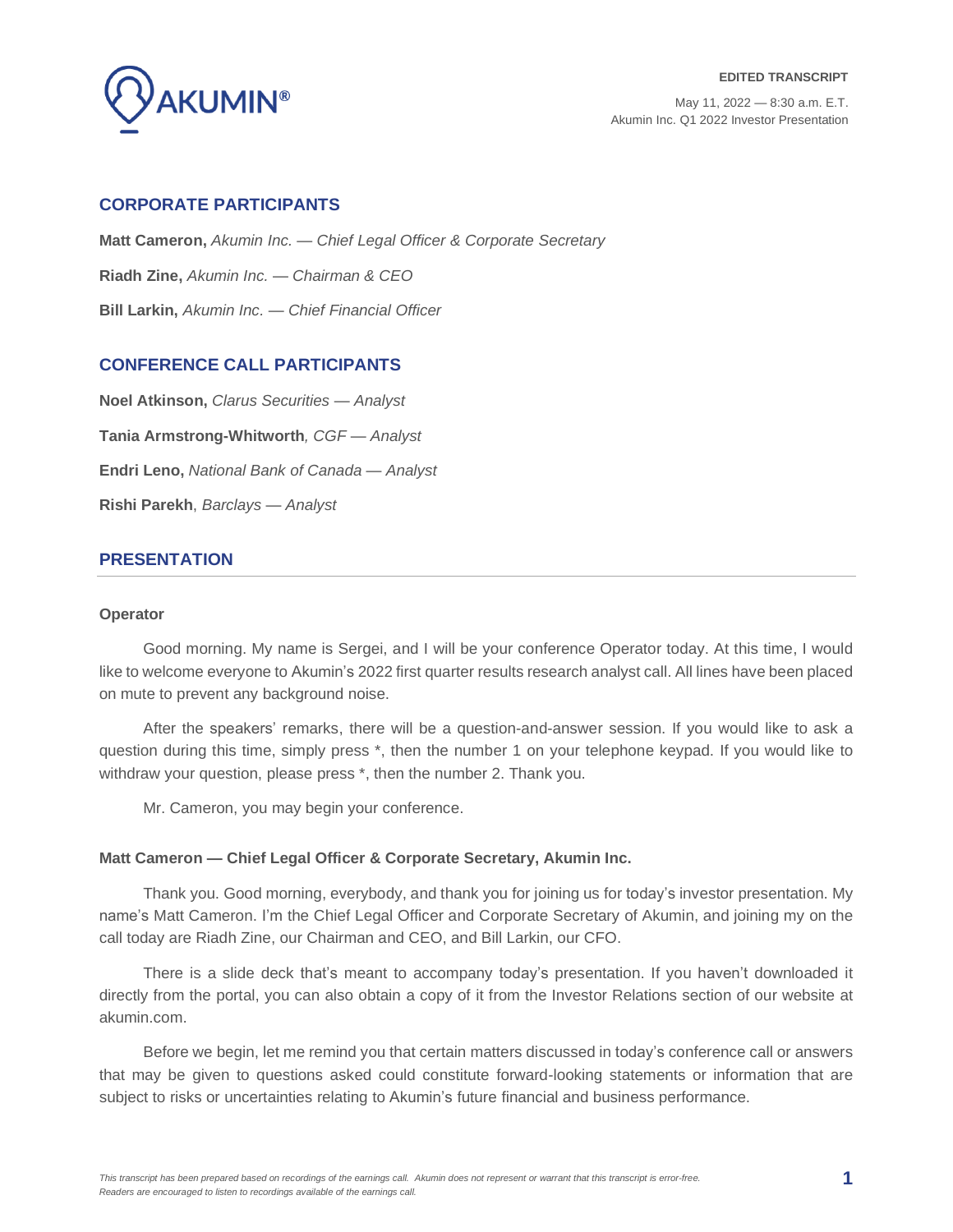

Actual results could materially differ from those anticipated in these forward-looking statements, and you should not place undue reliance on these statements, particularly on future financial performance.

The risk factors that may affect results and these forward-looking statements are detailed in our periodic results and public disclosure. These documents can be accessed under our public disclosure at sedar.com and sec.gov.

Akumin is under no obligation to update any forward-looking statements discussed today, and investors are cautioned not to place undue reliance on these statements.

We may also refer to certain non-GAAP measures during this conference call such as EBITDA, adjusted EBITDA, and adjusted EBITDA margin. These non-GAAP measures are not recognized measures under United States generally accepted accounting principles and do not have standardized meaning prescribed by GAAP. We believe, in addition to GAAP measures, certain non-GAAP measures are useful for investors for a variety of reasons including that we regularly use such measures to communicate with our Board of Directors and that EBITDA and adjusted EBITDA are used as analytical indicators by us and the healthcare industry to assess business performance. And they're measures of leverage capacity and ability to service debt. EBITDA and adjusted EBITDA should not be considered in isolation or as alternatives to net income, cash flows generated by operating, investing or financing activities, or other financial statement data presented in the consolidated financial statements as indicators of financial performance or liquidity. You can find additional information regarding these non-GAAP measures on Slide 2 of our presentation, which is available in the Investor Relations section of our website under Events and Presentations, and a reconciliation of EBITDA and adjusted EBITDA to net loss, the most comparable GAAP measure, is included in the appendix to that presentation.

We have not provided a reconciliation for any forward-looking non-GAAP measure referred to in this presentation as we would not be able to produce such a reconciliation without unreasonable effort.

And now, I'll turn things over to Riadh Zine. Riadh?

#### **Riadh Zine — Chairman & Co-CEO, Akumin Inc.**

Thanks, Matt, and good morning, everyone. My name is Riadh Zine, and I'm the Chairman and CEO of Akumin. Very happy to speak to everyone today to discuss our first quarter 2022 results.

As you can see in Slide 3, we are now among the top companies in the entire industry delivering outpatient solutions in radiology and oncology to hospitals, physicians, and their patients.

We are the number-one or number-two player in all of our core service lines and have a national presence, operating in 48 states. We care for more than 2 million radiology patients on an annual basis and treat more than 10,000 cancer patients every year.

We also serve over 1,000 hospitals and health systems, which is an important component of our growth strategy as hospitals continue to expand their outpatient capabilities.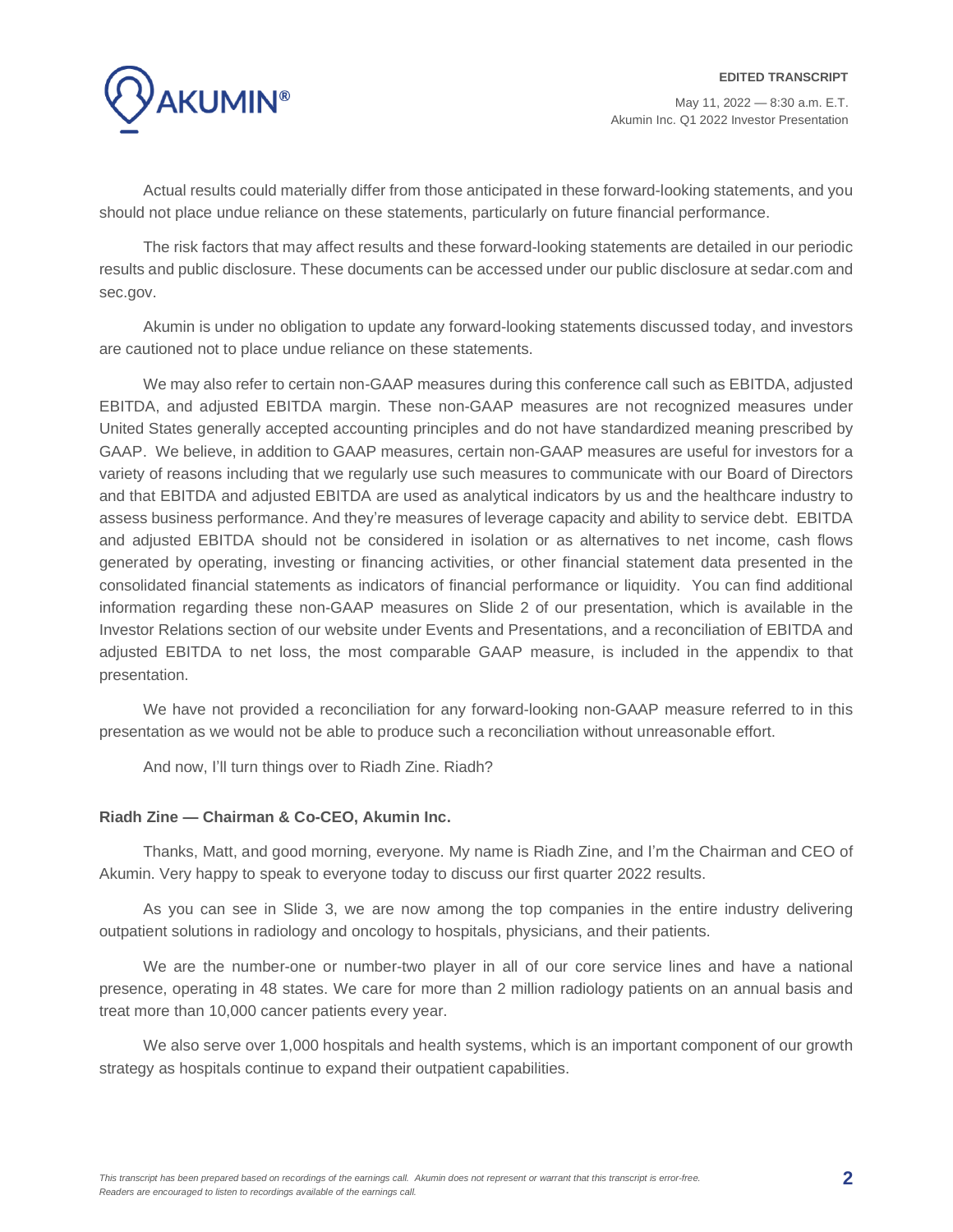The new Akumin platform has the scale, with a combined last-12 months revenues of \$740 million in radiology and oncology businesses. This is a very strong foundation on which we could obviously build, and we have a lot of opportunities ahead.

Slide 4 captures some of the key differentiators of the Akumin platform and the value proposition, in particular for hospitals and health systems. Akumin's suite of services, including mobile and fixed-site locations in both radiology and oncology, enables us to deliver customized solutions to virtually any customer in any geography.

We are able to evaluate the needs of any community and design a solution set that is uniquely tailored to that community's outpatient radiology and oncology needs.

As you can see from the chart, Akumin already has a sizable fixed-site presence with 234 locations, 33 of which are dedicated to oncology. Our fixed-site platform is our largest and fastest-growing segment, and it constitutes approximately two-thirds of our revenue stream, with the remaining from mobile.

Given current market dynamics, we see a significant opportunity to continue to grow our fixed-site volume and footprint in the response to hospital demands, particularly as hospitals' need for outpatient solutions continue to accelerate.

In fact, we are already in discussions with several potential health systems to leverage our existing footprint to accelerate their outpatient strategy for radiology services. This should bring incremental volume to existing facilities.

In addition, we have a strong pipeline of potential de novo as well as service expansion opportunities in cancer care with both new and existing partners.

Akumin is clearly well positioned to benefit from the ongoing shift to outpatient service delivery. As you can see on Slide 5, 95% of our revenue is already derived from outpatient procedures. We have a balanced revenue mix between hospitals and third-party payers, with no customer accounting for more than 4% of our consolidated revenues.

As a preferred outpatient solutions provider to hospitals, approximately 50% of our revenues come from hospital customers. The balance is from third-party, commercial, and government payers.

Over time, we expect our revenue share with hospitals to grow as existing and new hospital customers and partners continue to search for outpatient solutions. This is consistent with our vision. This is consistent with our strategy. With the acquisition of Alliance, we've doubled down on the vision of outpatients, and, obviously, we expect that share of the pie with hospitals and health systems to continue to grow beyond the current 50% share we have.

On Slide 6, the Akumin platform offers a diverse suite of services, and it's very focused on areas of high growth and high value-add. Clearly, we're a leader in radiology as 55% of our radiology revenues come from MRI procedures.

Akumin's also a significant player in cancer diagnosis and treatment, with 24% of our radiology revenues from PET/CT and 17% of our total revenues coming from oncology segments.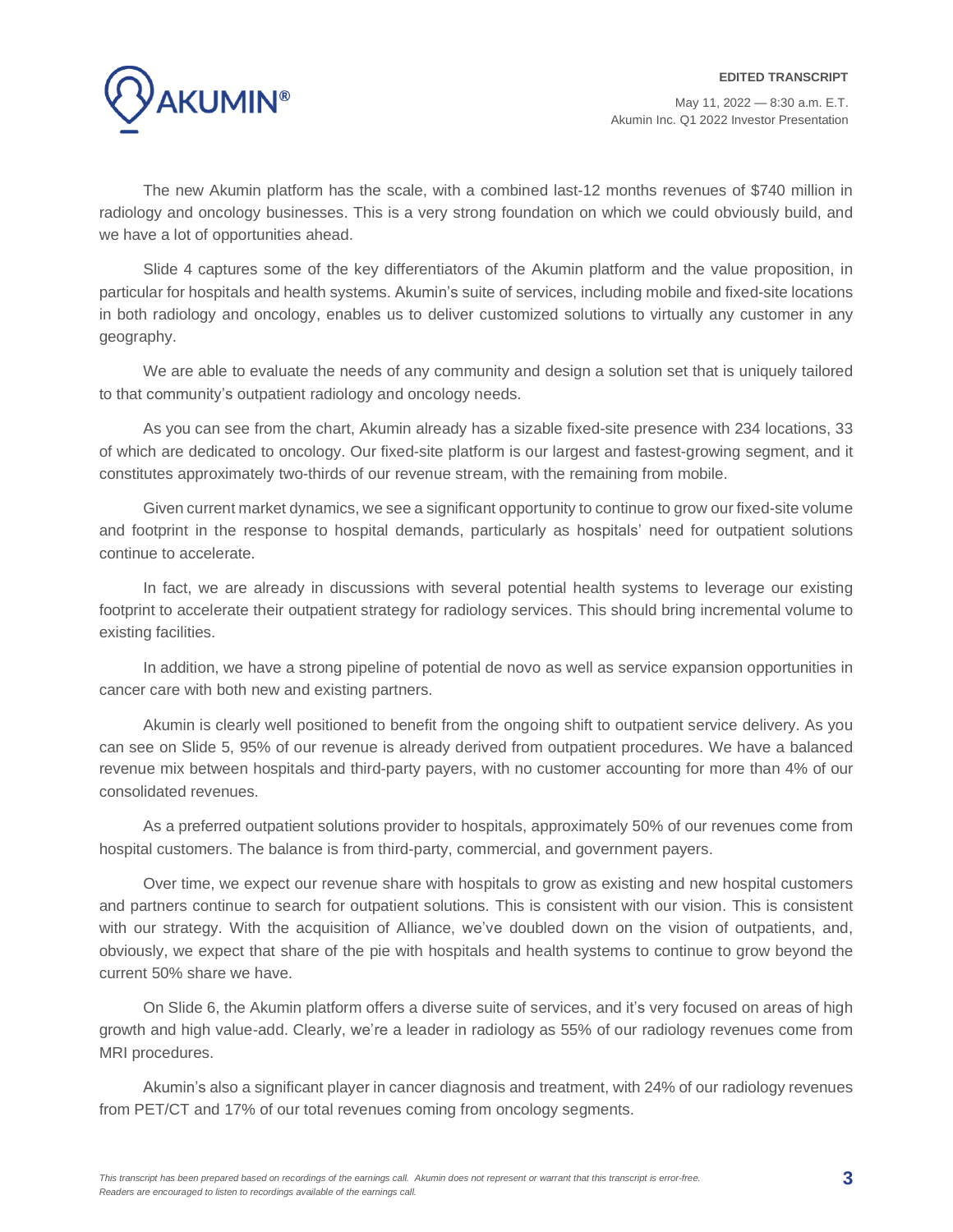

These modalities are critical to the delivery of quality patient care and utilized by a variety of physician specialists across the care continuum, from screening through diagnoses, through treatment.

The new Akumin platform is exceptionally well positioned to capitalize on the growth trends in the industry as the shift towards outpatient service delivery continues to accelerate. This was evident in our Q1 results, and we continue to see strong support from all of our partners including hospital, health systems, and physician groups.

In the first quarter, we saw positive same-store growth volume in all of our key service lines and modalities.

MRI was up 4.9%. PET/CT procedures, on a same-store basis, were up 7.1%. And oncology patient starts were up 5.3%.

The first quarter revenue was \$186.3 million, up \$122 million or 191% from \$64 million in the first quarter of last year. That was obviously mainly due to the acquisition of Alliance HealthCare Services, which was completed on September 1, 2021.

But still, on a sequential basis, revenue increased \$6.8 million or 3.8% over the fourth quarter of 2021, despite the fact that Q1 is typically the seasonally weakest quarter in our industry.

Adjusted EBITDA was \$32 million, up \$22.8 million, or 247%, from last year. But on a sequential basis, adjusted EBITDA was also up \$4.5 million or 16% over the fourth quarter of 2021.

Building on our momentum in Q4, we generated net new hospital sales contracts in Q1, the result of which will continue to benefit the Company in 2022 and beyond.

These strong results were ahead of consensus estimates, notwithstanding the fact that we've experienced a significant disruption to our business in January and February as the omicron outbreak created many operational challenges resulting in decreased patient flow.

On a consolidated basis, accounts receivables at the end of the quarter were \$126 million or 61 days of sales outstanding, a slight improvement from Q4 of last year as well.

Now I will turn the call to our CFO, Bill Larkin, to go over some of the operational and financial metrics.

## **Bill Larkin — Chief Financial Officer, Akumin Inc.**

Thank you, Riadh, and good morning, everyone. We're on Page 8 of the presentation.

As we mentioned on our last two calls the new Akumin now includes both hospital and independent sites. Therefore, we track actual scans by modalities across the entire radiology platform.

By providing procedure volumes and mix together with radiology procedures as percentage of revenues, as illustrated in the pie chart on Slide 6, we believe you should have enough relevant information at your disposal to accurately track our operating and financial performance over time.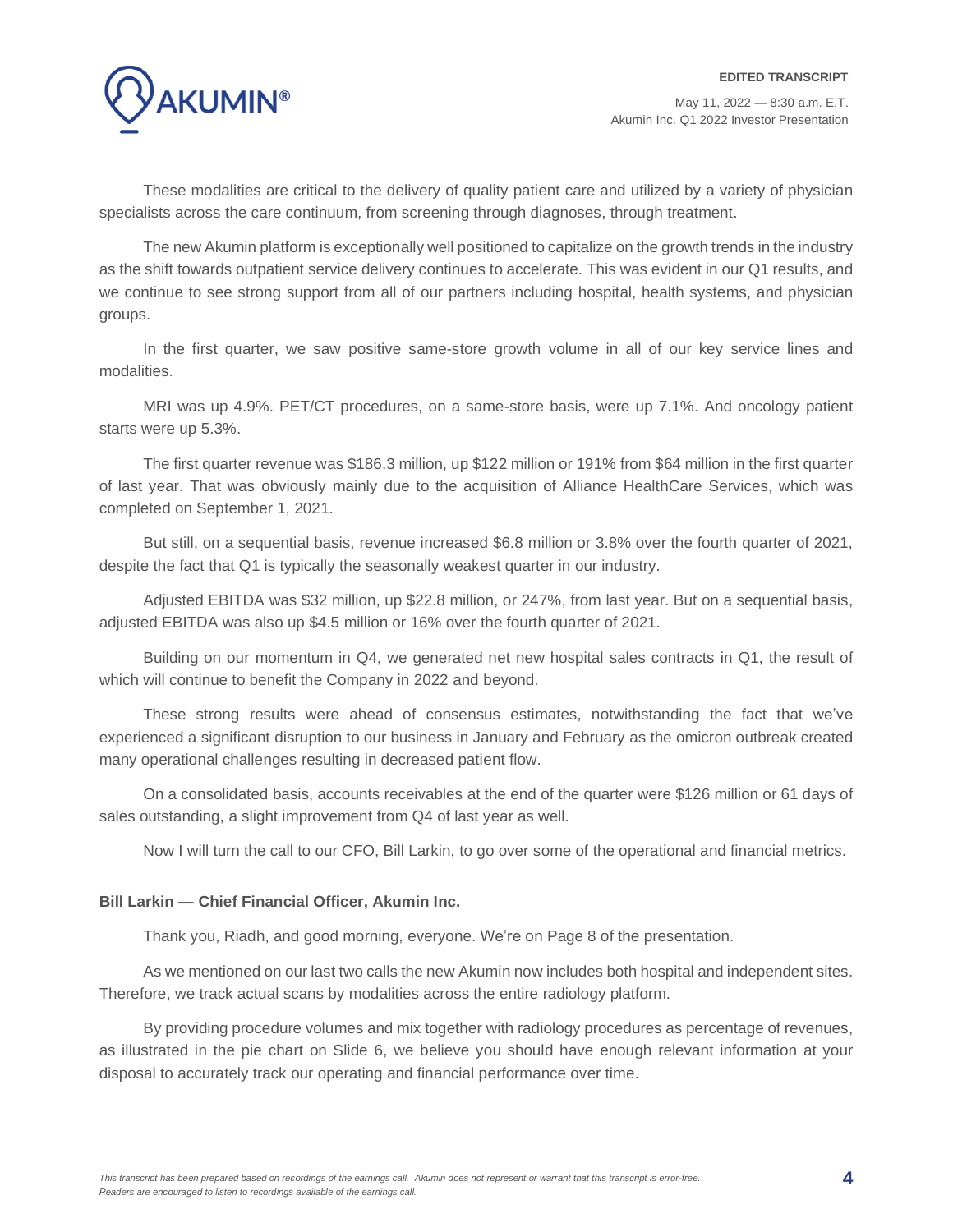In Slide 8, you can see the MRI, PET/CT, and total Radiology procedure volumes, and same-store changes over the last eight quarters. And then on the bottom charts, the aggregate volumes in 2020 and '21, as well as the trailing 12-month period, including Q1 '22 on a pro forma basis, to provide comparability including the Alliance acquisition.

Akumin realized strong same-store volume growth in Q1 '22, particularly in our core modalities of MRI and PET/CT. And this is despite the omicron-related disruptions we experienced early in the quarter.

Certainly, our trailing 12-month pro forma volumes are above 2021 levels and well ahead of our 2020 volumes, which were significantly impacted by COVID.

Moving on to Page 9. In the Oncology segments, we track activity level by patient start volume and revenue per patient start.

Note that radiation therapy is an essential element of cancer care, and up to 60% of cancer patients receive radiation therapy in the course of their treatments. Therefore, our Oncology segment saw a more muted decline in activity levels due to COVID-19 when compared to the Radiology segment.

In the first quarter of '22, same-stores patient starts were up approximately 5.3%, despite the significant omicron disruption we experienced earlier in the year.

As you can see in the chart on the bottom left of the slide, not only has the Oncology business recovered from the modest COVID-related declines and return to pre-COVID levels, but this segment has also exhibited consistent same-store growth in recent quarters.

While our revenue per patient start has declined slightly from the 2020 levels, which climbed 2.7%, the change is primarily a result of procedure mix throughout the entire business.

On Page 10, you can see the Q1 '22 and trailing-12 months financial performance by segments.

In the bottom right-hand chart, the Q1 '22 TTM pro forma normalized results assume the Akumin and Alliance businesses were combined for the entire period, while adjusting for the divestiture of Alliance's Interventional segments, which was completed in the first half of '21, and Alliance Oncology of Arizona, which was divested in Q4 of '21.

In the Q1 '22 normalized results, in the bottom left-hand chart, reflects some residual activity related to the transition of the Arizona business to the buyers.

We report two segments, Radiology and Oncology. This slide illustrates the financial performance of each of these segments.

You'll see in the chart on the top left that in Q1 '22, the Radiology segment contributed \$155.3 million of revenue, which is 83% of our total revenues, with an adjusted EBITDA margin of 18.4%. And this is before the allocation of corporate services.

The Oncology segment contributed \$30.9 million of revenue, or 17% of our total first quarter revenue, with an adjusted EBITDA margin of 32.4% before the allocation of corporate services.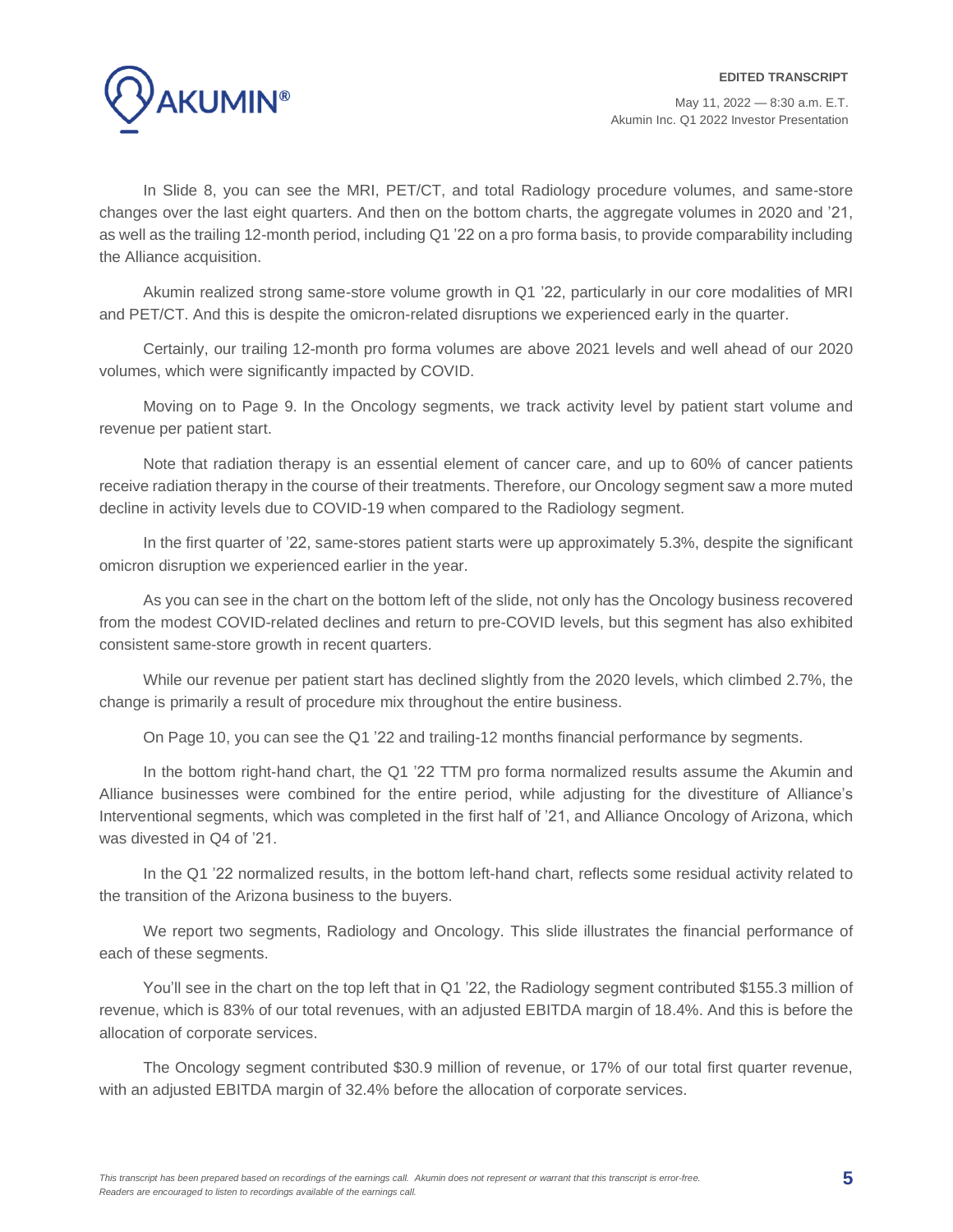Our consolidated adjusted EBITDA margins for the first quarter '22 were 17.2%. While these margins were ahead of the fourth quarter '21 levels, our margins were negatively impacted by omicron volume impacts and also reflect the fact that Q1 is typically a seasonally slower period.

Assuming no further unforeseen business disruptions, we expect that adjusted EBITDA margins will trend higher for the balance of the year.

With that, I'll now turn it back over to Riadh to discuss our '22 guidance. Riadh?

# **Riadh Zine**

Thank you, Bill.

Slide 11 sets out our expectations for 2022, our first full year, as previously disclosed in our investor presentation that was filed with our Q3 results.

We expect consolidated revenues to be in the range of \$760 million to \$780 million of revenues, which is primarily the result of same-store organic revenue growth across the entire platform, but small contribution as well from business development initiatives in our pipeline.

Adjusted EBITDA is still expected to be in the range of \$155 million to \$170 million.

As mentioned in the press release, for the first quarter of 2022, we now expect to achieve previously disclosed synergy estimates within the first 12 months post-closing, as originally anticipated, which means before September 1, 2022, we expect to achieve the full run rate.

Recall that we previously disclosed or identified \$23 million in synergies that we are confident can be realized over time, specifically through the integration of back-office and corporate functions, consolidation of purchasing power, and equipment maintenance overall.

As you know, we had two large organizations coming together. This is not a nice-to-have; this is a must initiative to integrate the two businesses into one common platform and one new Akumin with one set of functions and back office in terms of running the business.

Longer term, there are even more opportunities. It doesn't stop at the integration. And those opportunities will come from technological deployment initiatives, which will result in further cost saving through process, standardization, and workflow changes.

We also previously identified a number of risk factors that did impact our 2022 guidance, including slowdown in attorney collection, supply chain disruptions, and fuel costs. Although we continue to closely monitor all those risk factors and how they could impact our performance, at this moment in time, we remain very confident that we will be able to achieve our 2022 financial guidance and objectives, considering our current synergy realization expectations.

On CapEx, we have slightly reduced our planned CapEx budget for 2022 to \$79 million from the previous guidance of \$89 million. Of the \$79 million in the revised CapEx, we now anticipate that \$12 million would be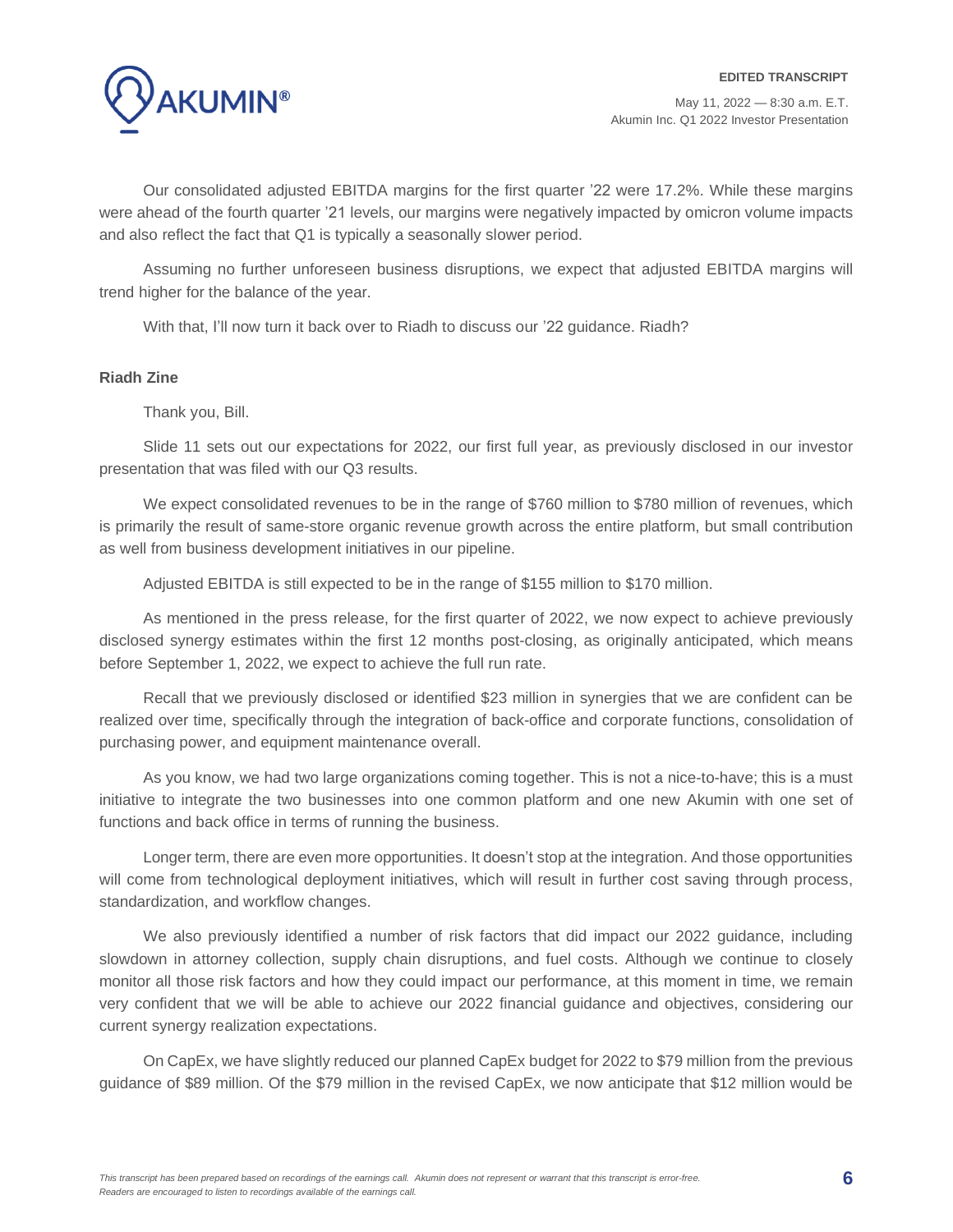

cash and the balance to be financed through our network of equipment finance providers and local lending institutions.

In addition, we have changed the CapEx composition where we've increased our maintenance CapEx budget to \$37 million from \$30 million and reduced our planned growth CapEx accordingly. This was primarily the result of a reclassification of CapEx related to contract renewals. We obviously don't view contract renewals as growth. They are viewed as maintenance CapEx, as we're not really generating new revenue from those renewals.

Recall that the growth CapEx is primarily geared towards new hospital customer and partner acquisition as well as capacity expansion. Our investments in new customer insights continue to be high return and, typically, with a less than four-year payback on growth capital.

As we continue to evaluate all of our markets and prioritizing those growth opportunities, our criteria is very simple. It's based on the ones that will have the highest return on investment, but also, with the nearestterm potential in terms of impact on our performance.

We anticipate that the benefits of this growth CapEx to yield results as we exit 2022, and we'll obviously see the full benefit of that in 2023. In fact, all the other trends in the industry continue to be in our favor, and we continue to see positive momentum in support for all of our procedures.

For example, the U.S. Preventive Services Task Force recently recommended annual low-dose CT screening for lung cancer for adults aged 50 to 80 with a specific history of smoking.

All this will only continue to benefit same-store sales growth going forward and, obviously, the positive impact that can have on our margins.

Moving to the capital structure on Slide 14, the secured leverage at the end of the quarter was 5.4 times. Obviously, we're very focused on continuing to reduce the leverage. The primary driver of leverage reduction will come from EBITDA growth initiatives, including synergy capture, technology-driven initiatives, and the streamlining of our service delivery.

As we have discussed in the past, we have an abundance of growth levers, which we will expect to have a meaningful impact on EBITDA and reducing leverage.

Our confidence comes from a very simple concept. The operating leverage in our business is unique. A new dollar of revenue doesn't fall to the bottom line at the same 20 or low-20s margin. It comes down to the EBITDA as 3x the current margin. And that's how you can deleverage very quickly in a business like ours, especially when you have the scale that we have.

A couple of years ago \$100 million of revenue was a big change. Today \$100 million of revenue improvement is only 10% of the current scale that we have. We expect, over the long term, our secured leverage to decline below 4 times as we execute on our growth—organic growth initiatives.

Also, please note that we're not just a management team, we're significant shareholders. And we're highly incentivized to reduce leverage as well.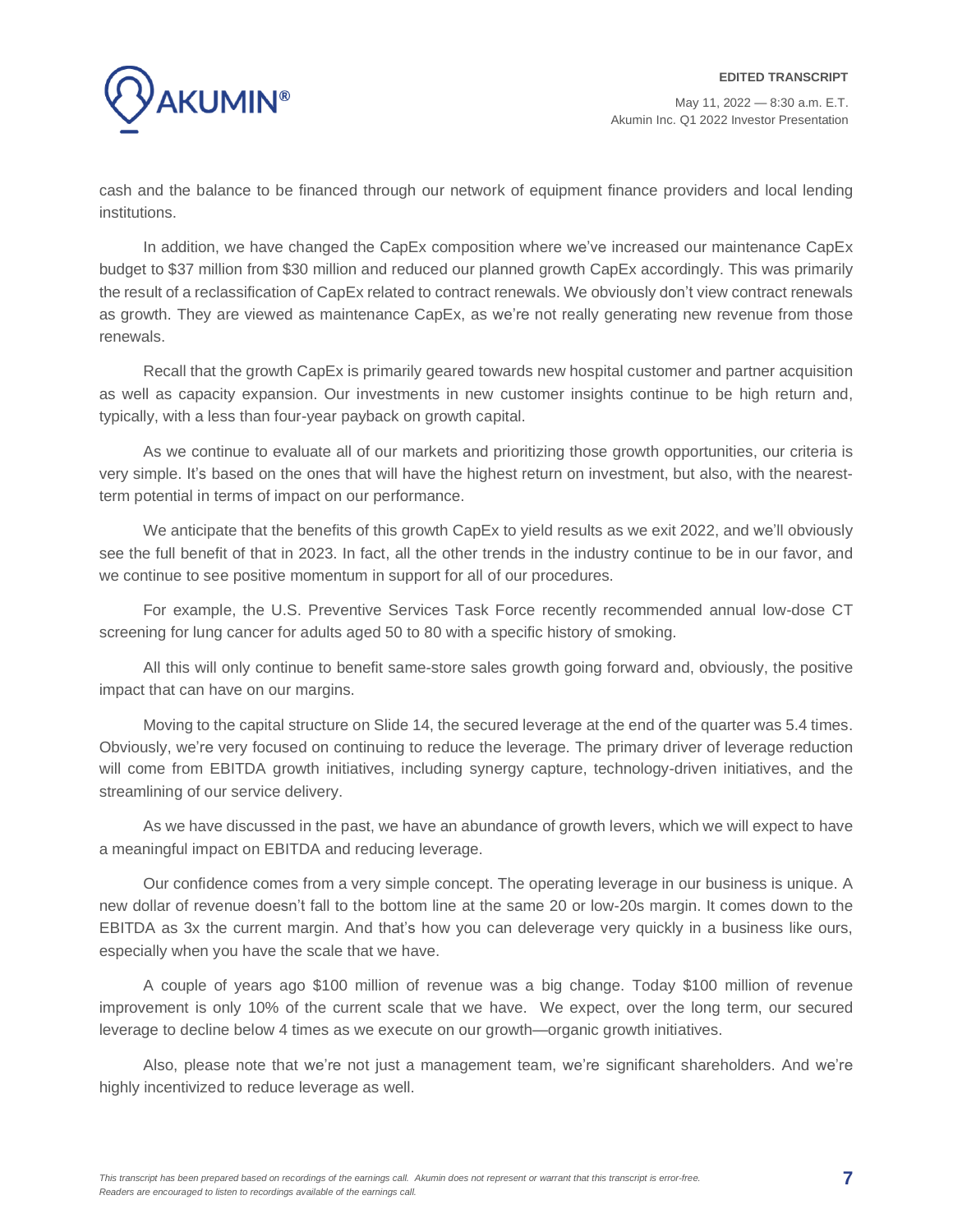That concludes the prepared remarks portion of the presentation. I hope it provided an informative window into the new Akumin and the potential of the combined platform.

On behalf of Bill and myself, I would like to take the opportunity to thank all of our employees, physicians, customers, and partners for all of their efforts in making this quarter a success.

And now I would like to ask the Operator to start the question-and-answer period.

# **Q&A**

#### **Operator**

Thank you. Ladies and gentlemen, to ask a question at this time, please signal by pressing \*, 1 on your telephone keypad. If you wish to cancel your request, please press \*, 2. We'll now take our first question from Noel Atkinson from Clarus Securities. Please go ahead.

#### **Noel Atkinson — Clarus Securities**

Good morning, Riadh and Bill, and really well done in Q1. Thanks for taking our questions.

First off, just in terms of Q1. So, you mention the omicron overhang in January and February. You guys had a really strong result in Q1 versus typical seasonality. For example, your volumes for procedures didn't really show much change from what is typically a really strong Q4.

So was March a particularly strong month? And then what did you see for volumes as Q2 kicked in?

#### **Riadh Zine**

Sure. Thanks, Noel, for the question. You're absolutely correct. And I think you know that we highlighted that in Q4, given that we already had visibility—when we announced our year-end results, we had visibility on January and February.

January and February were much weaker than we anticipated. They were significantly below plan. And I think we even measured that impact at that time on revenues as we already saw a \$6 million to \$8 million impact in the first two months alone on the topline expectations.

So, you're absolutely correct. What happened is March was a much stronger month. And that momentum continued into the second quarter, from what we see right now. And let's hope that's the new norm, and we will not be faced with another surge of any kind.

We remain very—and that's actually—and that's a great point because that's really where our confidence in our guidance comes from as well. Because if we continue at the daily momentum that we're seeing, we are very comfortable with the top-line performance.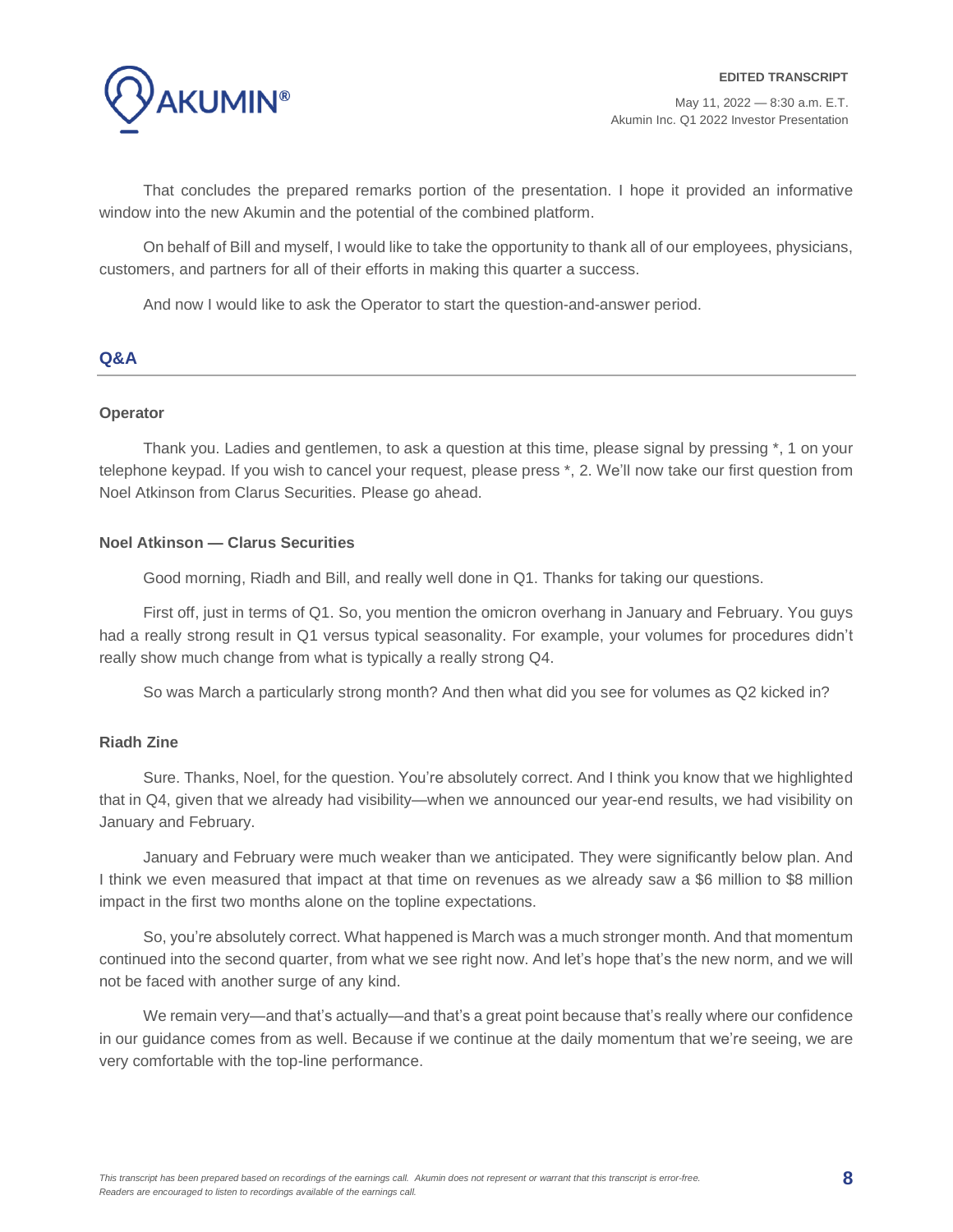

# **Noel Atkinson**

Okay. Great. Secondly, you mentioned that you've been able to sort of handle the cost pressures that's been coming up. So you do have—I imagine you're spending a lot of money on diesel fuel for your mobile units. And there's mention in the general media about nursing cost pressures and salary increases.

So, I guess, how are you guys able to manage these issues? And what are you doing to sort of protect against significant cost inflation going forward?

# **Riadh Zine**

You're right on the inflation costs. I think that is impacting everyone in healthcare today, but not unique to Akumin, as you pointed out, Noel. I think there's more and more press.

I think you know, as a company, we've been talking about this a year ago. And I think now its mainstream. It's in the Wallstreet Journal that some of you read this week. It's really impacting every provider—hospitals, health systems, service providers like ourselves.

The inflation has already been reflected in the numbers. We've started to see that impact even in Q4 and Q1. We're managing that long term through—that's why we've really been investing. And strategically, how could we run the business differently; how could we deploy technology to further control those costs. I mean you're not going to control those costs without technology. It's just not possible. So you have to think, rethink the clinical service delivery, if you are to manage those costs long term.

So long term—and when I say long term I'm talking 12, 18 months from now—we would be in a much better position than we are right now in being able to mitigate and manage those inflation costs.

And there's not also just technology there, but there are tools that you could use in terms of workforce management, which is not something that is widely used in the healthcare service space. I think that there's always improvement—opportunities for improvement on that front as well.

So I think better utilization, better utilization of our personnel, better density of our operations. That also helps so you're not all over the place in multiple markets.

And then the other thing is technology. That's the only way. But I think I'm not going to tell you that our cost hasn't reflected some inflation already. It did. It did. Otherwise, we would have already had better margins, if we didn't see some inflation already in the labor cost.

# **Noel Atkinson**

Okay. Okay. And then the last one for me before I jump back in the queue here.

So the low-dose lung CT screening that you were talking about, so the changes there to coverage seem pretty substantial. I think a New York Times article talked about 14.5 million Americans now having access or reimbursement access for lung screening for cancer.

So are you folks doing this today? Is this a material amount of your volume today?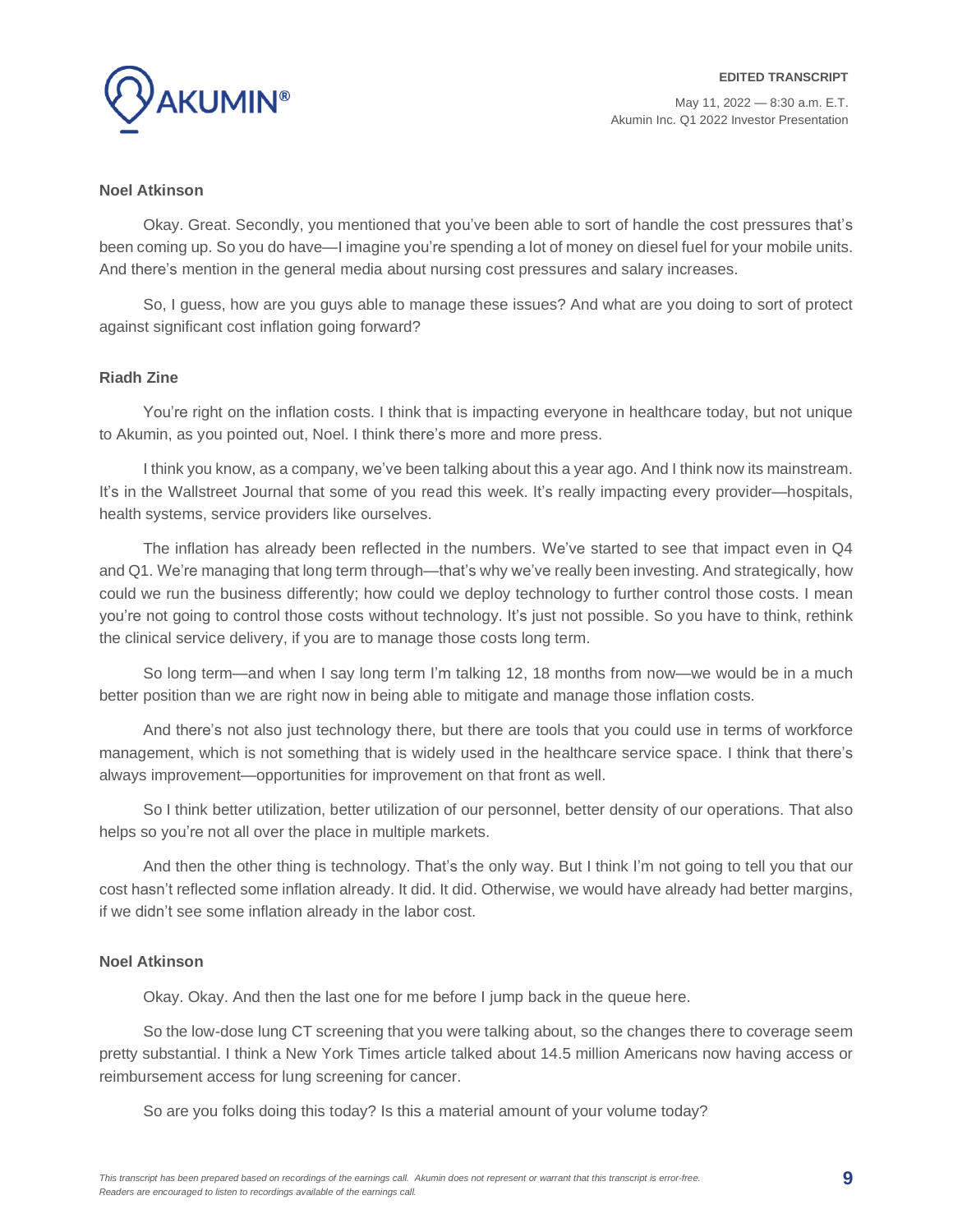

And how do you ramp that up to reach physicians and patients to drive them into your centers to do this?

# **Riadh Zine**

Yeah. We definitely do that today. CT procedures are an important part of our mix. It does have an impact, but I'm not going to say it will have a significant impact on our revenues.

I think what I see the significance in this, this is not the first and the last one. We're going to see more and more adoption. And I think you know I've been talking about this for a number of years.

The price points of these procedures is now not just affordable, it's also now becoming mainstream in the sense that when it becomes affordable, it's a means to save in the healthcare space. Because screening is really important to save downstream in any patient journey. We can relate to that in our personal lives. Getting to something earlier saves the patient in terms of quality of life, but also saves the system a lot of cost.

So I think the significance of that is, we expect more and more of those type of (unintelligible) that all they're going to do more same-stores growth for us. But in terms of having an impact just from that, it'd be so meaningful. I mean as you know, government is small part of our payer mix. And that's only one of many procedures.

But what I want to say is, at the end of the day, all these point to the same trends, which is we're going to see more and more volumes of the types of procedures that we do. And that will have a huge impact.

# **Noel Atkinson**

Okay. Great. All right. Thanks very much.

#### **Riadh Zine**

Thank you.

#### **Operator**

Our next question comes from Tanya Armstrong-Whitworth from CGF. Please go ahead.

#### **Tania Armstrong-Whitworth — CGF**

Good morning, gentlemen. Just a couple from me here.

Wondering if you can talk about your CapEx spend. If you can, I guess, break it down, give us a little bit more color on exactly what it's going towards. Any of that maintenance then used to refresh the Alliance fleet, is kind of what I'm interested in.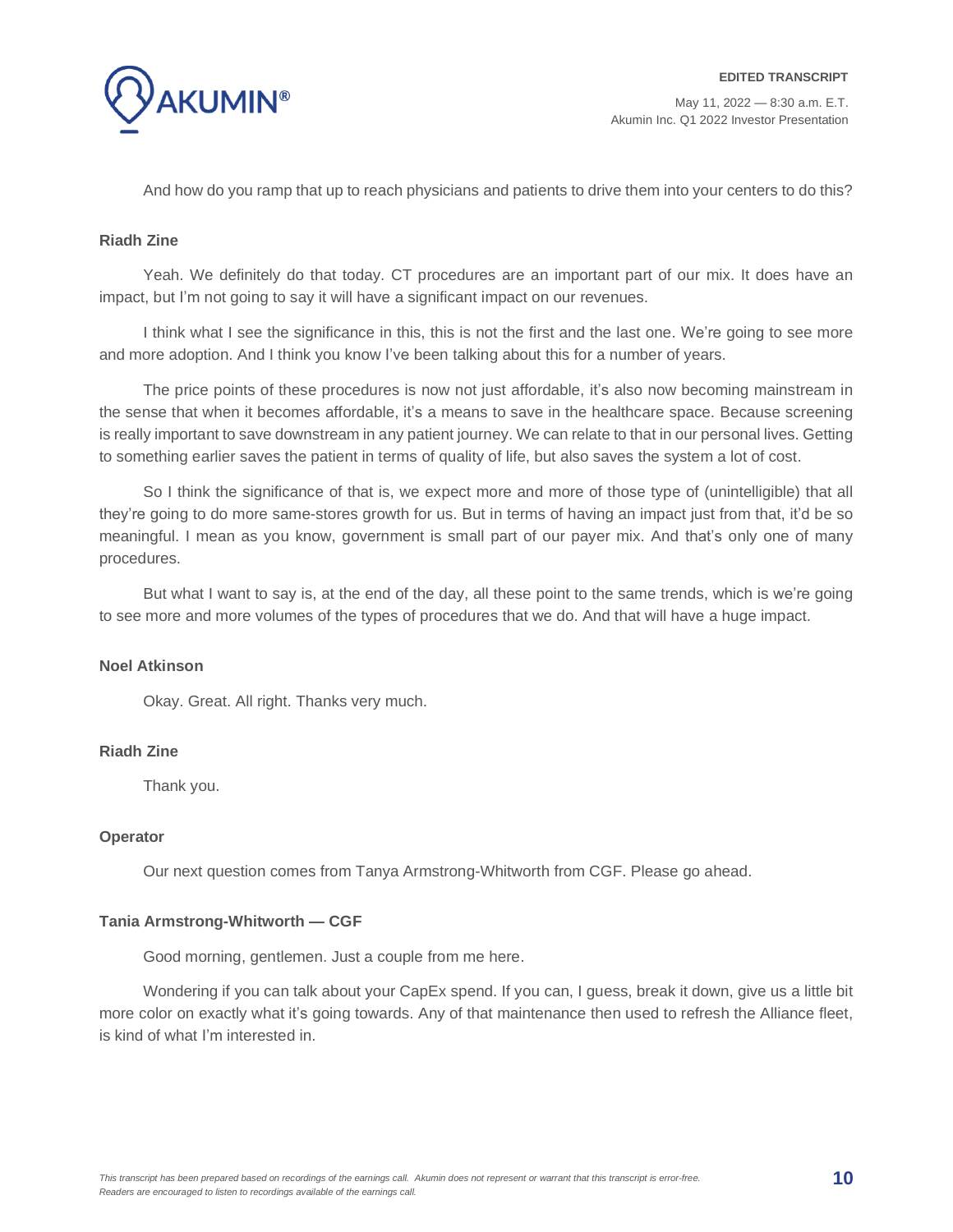

# **Riadh Zine**

Sure.

# **Bill Larkin**

I can—

# **Riadh Zine**

Maybe, Bill, do you want to take that question?

# **Bill Larkin**

Yeah. Sure. So, we've always talked about, in both pockets, maintenance and growth. Maintenance is really focused on break/fix, replacing end-of-service-life assets. And that's in both the mobile and fixed site.

Some of that maintenance CapEx is going to replace end-of-service-life assets at some of our fixed sites. That's going to vary from year to year. And we've always used this metric historically when looking at where our normal spend is. I mean, it's CapEx, and it's roughly about 5% of Radiology revenues.

Now we're trying to drive that percentage down, but that's typically how we look at our business today. It's a necessity. I think it's going to provide us new opportunities to grow our revenues. Because now, whether it's in the mobile platform, whether it's at a specific fixed site, we've made that investment, and we're incentivized to drive volumes through those sites to leverage our investment in that new asset.

And as Riadh mentioned in the prepared remarks, our typical return on, say, like an MR or a PET/CT, is less than—our payback's less than four years. So these are very attractive returns, but they're a process that we go through internally and looking at each and every individual asset that we're making a commitment to make sure that it meets our target investment hurdles.

So, and then from a growth perspective, it depends on the opportunities that are available. And so, as we look at our business today, based on our updated forecast with—things kind of shift, decisions get pushed. That's one of the reasons why we're seeing, from our previous guidance to current guidance, a \$10 million reduction in our overall CapEx.

So the growth CapEx, again, we look at each and every investment opportunity. What is it going to do? How's it going to drive top-line growth? How's it going to drive bottom-line growth? Typically, the payback period, again, is going to be less than four years on investment in those assets. And I think these are some exciting opportunities that we're investing in this year.

And each and every year, we will continue to evaluate our investment, both maintenance CapEx as well as growth CapEx, because we got to be able to afford those investments within our existing cap structure.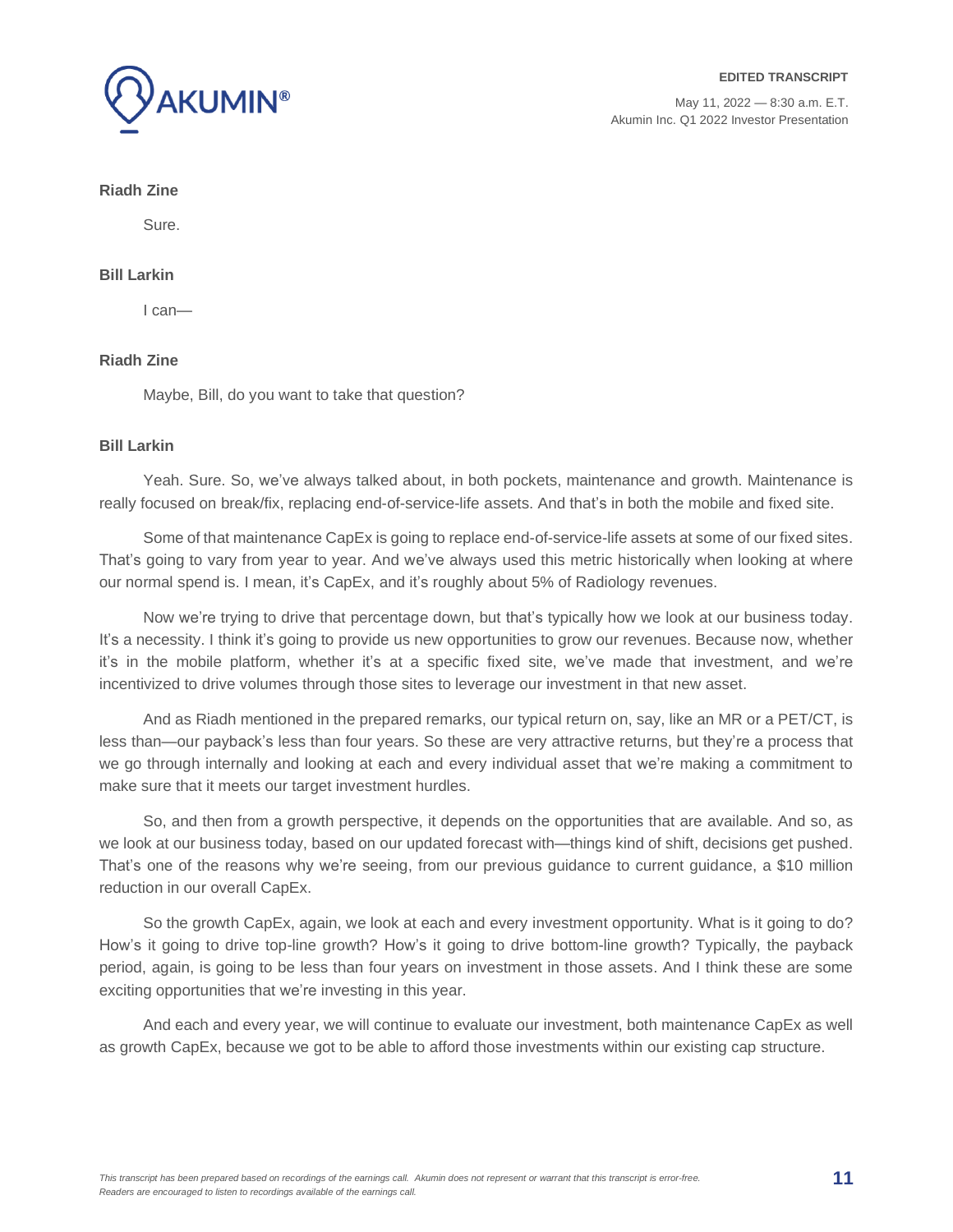

So it's a continuous evolving process, and every single month, we go through and evaluate what's in the pipeline; what's changing in our business; are there any new opportunities that we can leverage. And I said is we look at this on a monthly basis.

#### **Tania Armstrong-Whitworth**

Okay. Excellent. Thank you. Second question.

Can you speak to whether there was any kind of reversal in those provisions that you took a few months ago? Did we see any of that come back into revenue in Q1? And apologies if you said this at the beginning of your comments, I missed that part.

#### **Bill Larkin**

Well, we had just a little bit, but it was minor. It's actually kind of nice. That's actually stabilized with the AR collection rates as we continue to refine that process each and every quarter.

So actually, Q1, I was really happy with where we were, and we just had what I just call kind of a normal recurring adjustment that we would expect within our AR provisions. So I would say it was just a normal quarter.

#### **Tania Armstrong-Whitworth**

Okay. Perfect.

#### **Bill Larkin**

What I would expect.

## **Tania Armstrong-Whitworth**

And then, lastly here, going back to your comments on the new push to screen more patients, Riadh, I'm wondering what your capacity utilization in your centers is today. And how much of these initiatives, like the volume coming out of these initiatives, you can actually absorb.

# **Riadh Zine**

Yeah. I think, Tania, we still have significant additional capacity even with the operating hours of today. So, we don't see an issue. We've done that capacity analysis. We could add significant revenues, and we don't have to expand the capacity because all that we have to do is really change the operating hours where we're seeing the volume change.

And that's really our focus, to drive the higher margins. So when I've talked about organic growth earlier, adding \$100 million of revenues is not really adding significant context associated with that to actually get to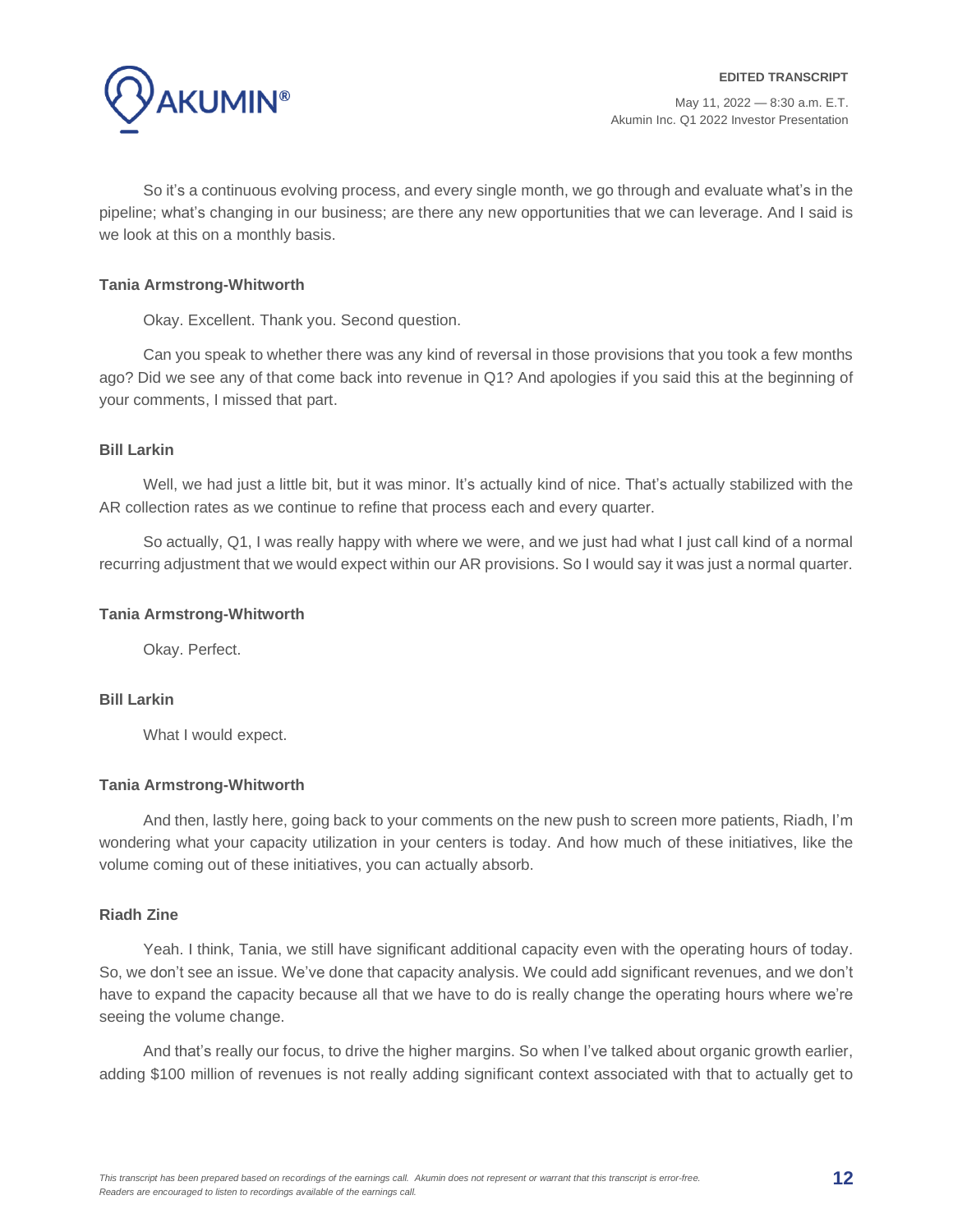that number. It's really utilizing the same assets and expanding the hours. When you expand the hours, you just expand the labor cost.

But again, we have a lot of operating leverage. I think we've explained it many, many times. If your margin is \$20 same stores, it is not \$20, it's at least 50, 60 percent. That's the beauty of a fixed-cost structure when we go the other way. So that's where we get a lot of comfort because we see the impact from same stores on our numbers.

And just like to your question on provisions, and this is the first clean quarter, and the only thing not clean about it is having the slow start in January and February from the COVID surge. But other than that, it would've been the cleanest quarter we could have.

#### **Tania Armstrong-Whitworth**

Yup. Okay. Perfect. Thank you so much. That's all for me.

# **Riadh Zine**

Thanks, Tania.

#### **Operator**

Endri Leno, National Bank. Please go ahead.

#### **Endri Leno — National Bank**

Hey. Good morning. Thanks for taking my questions. A couple for me.

I'll start with labor first in that what we've been reading out there, it's more availability of labor that's been a concern for healthcare rather than wage inflation, which is also a concern. But I was wondering if you can talk a little bit about availability of labor across your network and whether you have used any contracted labor in Q1 as some other healthcare organizations have.

And how do you see contracted labor use going forward? Thanks.

#### **Riadh Zine**

Yeah. Thanks, Endri, for the question.

I think across the healthcare service, it's really both. It's not just availability; it's also cost. Because when you don't have availability, the larger systems like ourselves that could afford to pay more, which would retain talent. And for the smaller players, the bigger issue becomes availability.

But it's both. It's both. I'm not going to tell you we haven't seen inflation. It's not true. We've seen inflation. So it's not just availability.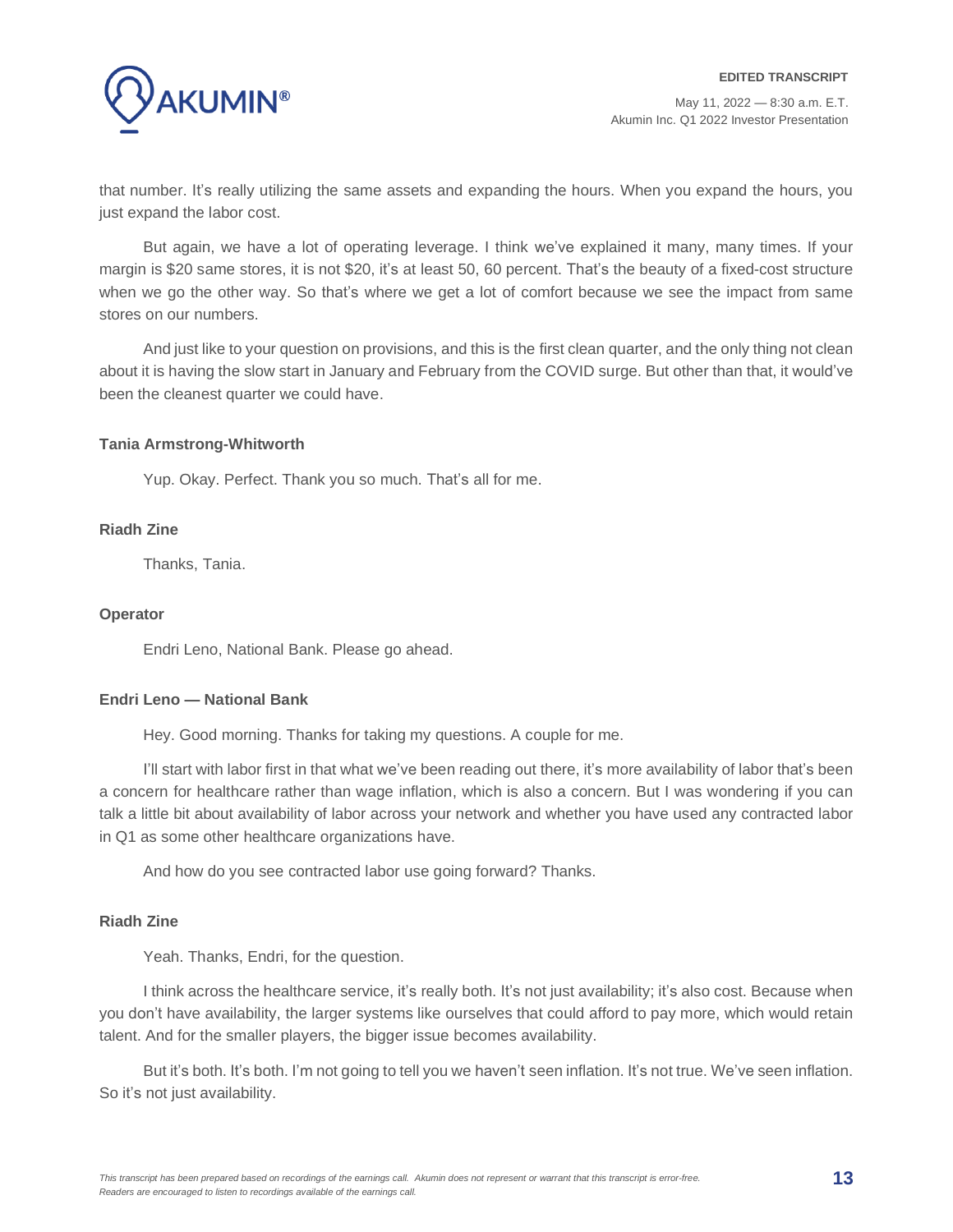And for a company of our scale, we haven't changed our practices. Most of our clinical staff is full time and has remained that way through what we're witnessing. And the pool of contractors we use, they're always there for surge in volume or for, really, kind of situations where you have to replace someone that, for some reason, they're not available for many reasons, including being on vacation.

So the structure of how we deploy our clinical staff hasn't changed, but what's changing is, if you are replacing someone, the availability is not what it used to be, and the cost is not what used to be.

## **Endri Leno**

Okay. Well, that's great color. Thank you, Riadh.

And the second question for me is if you can talk a little bit about seasonality. I know you've mentioned that Q4 and Q1 are usually the weakest. But in terms of perhaps something a bit more concrete in terms of what percentage of your business is in Q1, Q2, and Q3 and I mean throughout the year. Just trying to kind of get a sense of what a normal Q1 would look like without any impact and especially what the cadence in volumes or business is between Q1 and Q2. Thank you.

# **Bill Larkin**

Yeah. I can take this.

# **Riadh Zine**

Bill, you want to take that?

# **Bill Larkin**

Yeah. I don't think we can get into percentages because it does vary every single year. And outside the normal course of business, there's other factors that could impact the business, for example, with omicron in January and February.

But typically, when we look at the seasonality of our business, Q1 is typically the lowest quarter of the year. And then we would typically see an increase in Q2, increase in Q3. And then in Q4, we'll see a drop off from Q3, and that's principally because you're starting to getting into the winter months; you have a lot of holidays in there during that time period. So, we expect we're going to see that drop off in December. So that's typically the quarter-by-quarter cadence we would see each year.

# **Endri Leno**

Okay. Are you able to provide just any kind of general color, like the difference—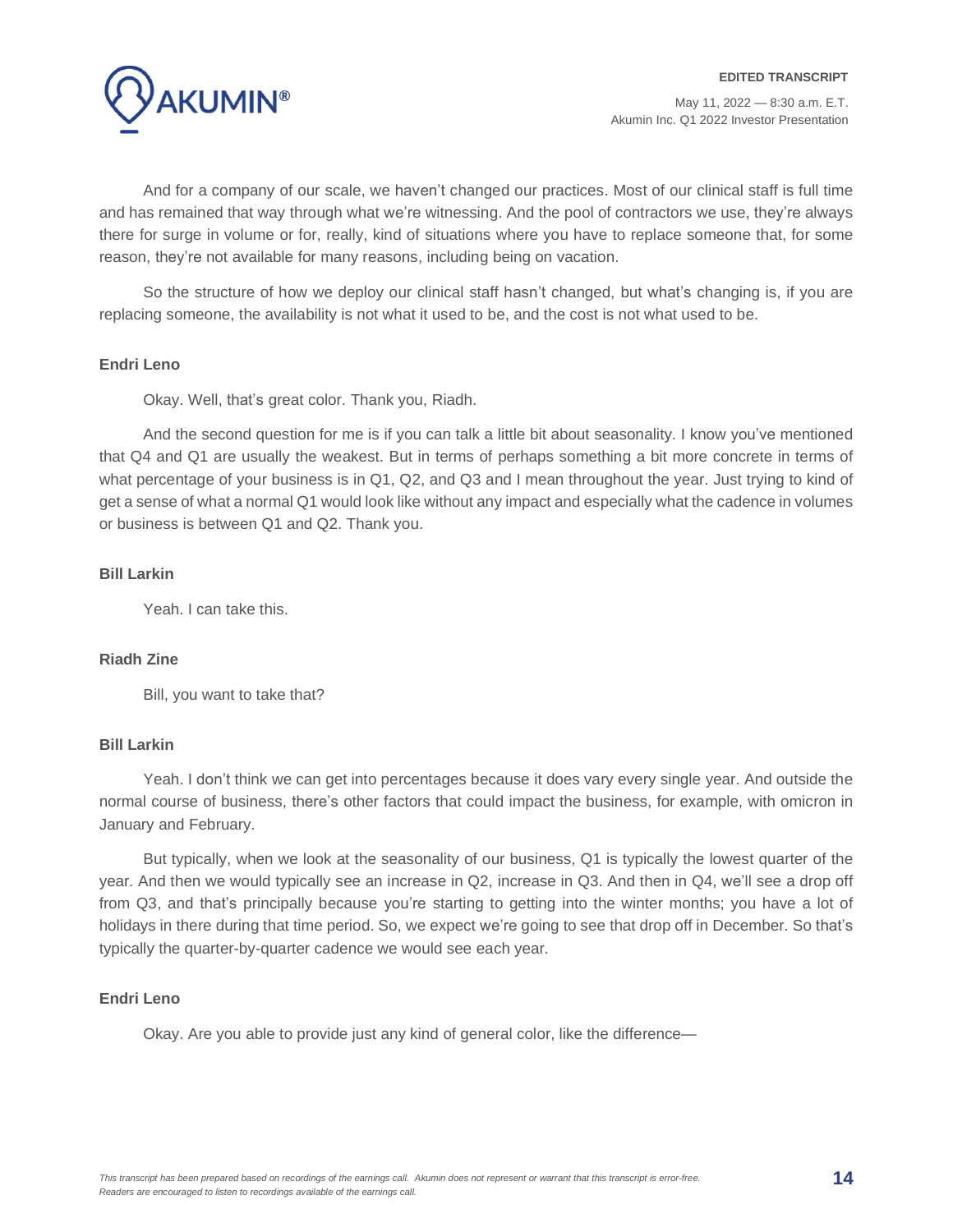

# **Bill Larkin**

Yeah. It's—

# **Endri Leno**

—10%, 15% difference? Or more or less?

# **Bill Larkin**

It's going to vary from year to year. There's just so many different factors that go into our business that impact that it's hard to put a specific percentage on what the quarter-over-quarter change would be.

#### **Endri Leno**

Okay. Okay. Well, thank you. That's it for me. Thank you.

#### **Riadh Zine**

Thank you, Endri.

## **Operator**

Rishi Parekh from Barclays. Please go ahead.

# **Rishi Parekh — Barclays**

Thanks for taking my question.

One, I just want to go back on the reserve question. It seems like you didn't take much of a reserve in the quarter. I think the last quarter you took a \$5 million reserve. So let's just call it a couple of million, which probably implies that you're seeing some visibility in terms of collections.

Can you just remind us as to what percentage of your receivables are tied to some of those collections in Georgia? And what you're seeing in terms of those collections? And then, more importantly, what is the amount that you're hoping to collect?

And then I do have a follow-up on that specific question.

# **Bill Larkin**

Yeah, Rishi.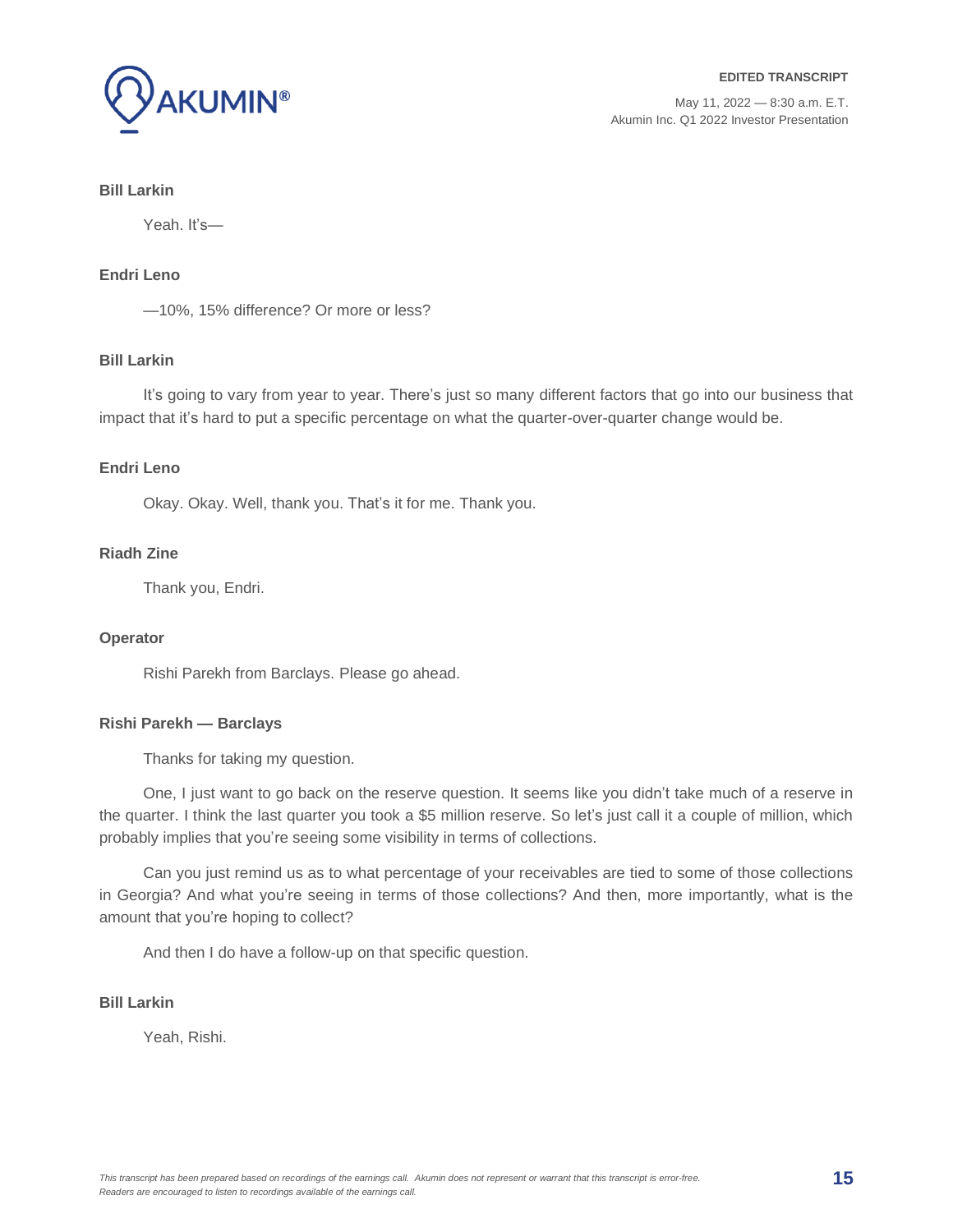

# **Riadh Zine**

Yeah. Going back to the question—yeah. Sorry, Bill, let me just put it into context.

# **Bill Larkin**

Go ahead.

# **Riadh Zine**

So, one, we don't disclose what's the make between the—we haven't disclosed in the past the make between—to your point, Rishi, between attorney collections and the rest. But that's obviously a significant part of—given the longer cycle, it's a significant part of the AR. That's number one.

Number two, yes, you're correct, Rishi, on we took more than \$5 million provision in Q4. We didn't take any in this quarter. So that is, obviously, stability. But that also doesn't mean that all the prior provisions that we took is because you actually—you're not going to collect it. It's just basically the way the visibility or the information that you have available at that time.

Because what—we had two things. One was the fact that it was a business that didn't have enough history on our platform, which has impacted the level of provision. But then also, what has recently impacted the level of provisions was the court shutdown of 18 months. But that's not—as Q1 business is back to normal, and we don't see the need for any additional level of provisions.

## **Rishi Parekh**

Okay. And then—go ahead.

# **Bill Larkin**

Yeah. I just want to add, this is not a static process. And so, it's nice we've got stability in the collection rates in Q1. However, we're continuing to look throughout the entire billing and collection process and looking for opportunities how to improve collections across the entire business. It doesn't matter if it's commercial, auto, attorney, it's a continuous process that we're trying to look to improve our collections in each of the businesses.

So, hopefully, through some of those initiatives, we potentially could have some pickup in the future if we start to see some improvements in those collection rates being driven by our initiatives. And we'll be able to talk about—

# **Rishi Parekh**

And is there any thought about maybe factoring or selling those receivables in advance, just maybe capture those advanced rates today rather than waiting a year to see what those collections could look like?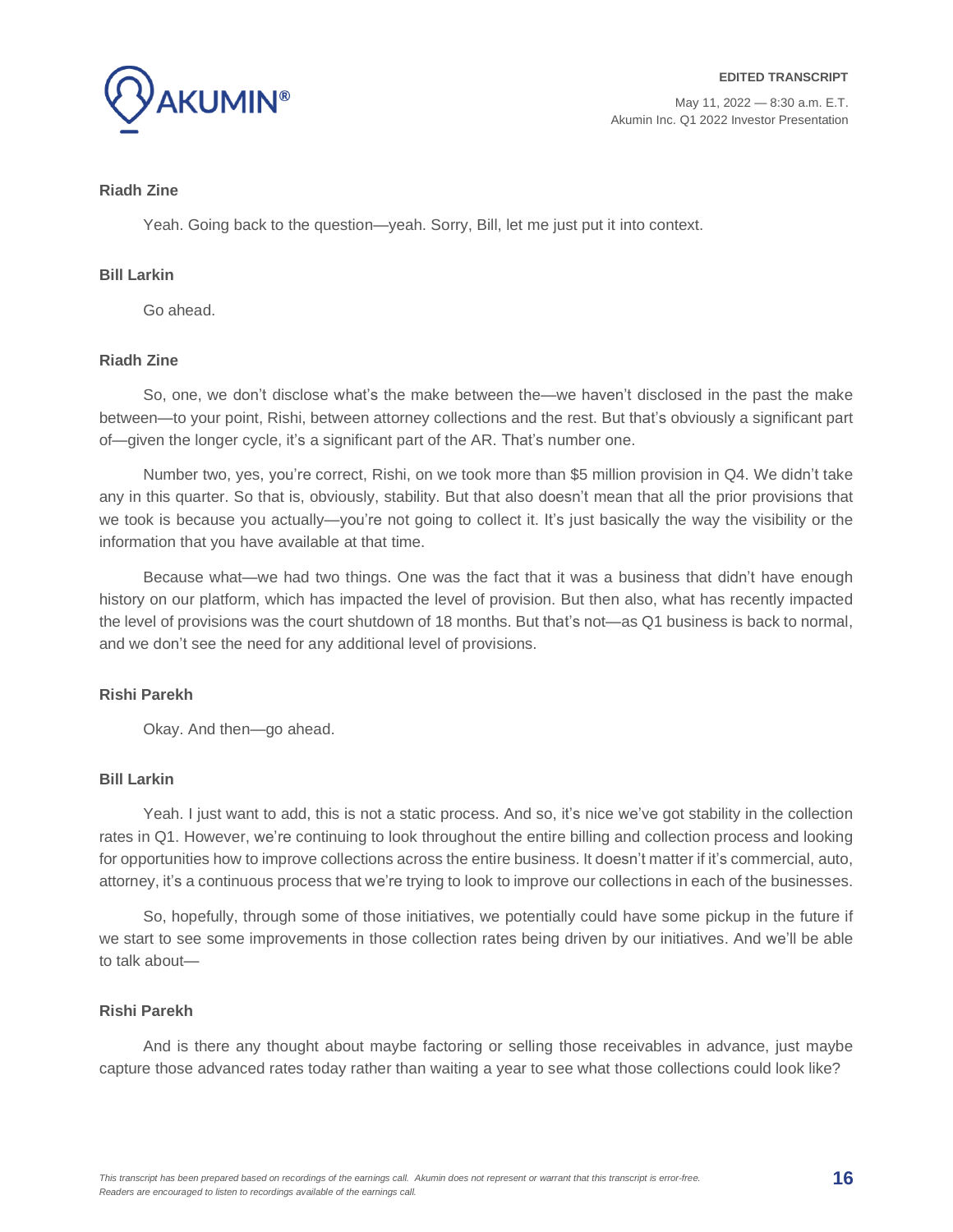

And then just a last question on the inflationary aspect of it. Is there any way you could maybe just quantify what the inflationary impact was in the quarter to your cost or to your expenses? Just we want to better understand how that might roll down through the year. Thank you.

# **Bill Larkin**

Riadh, you want to take that?

#### **Riadh Zine**

Yeah. I think I'll take the first one, Bill, and you could talk about the second one.

On the first one, yeah. We continue to evaluate the attorney. And that's more of a—I think we got to a point now where it's not really—even if we're going to do something like that, it's not going to be—to actually, Rishi, to your point—it's not really to have an advance on cash. If we're going to do something like that because we obviously, we think the level of provision was so conservative that it doesn't reflect the value anymore.

So that would be a driver because, obviously, at that point, you have to make an economic decision that makes sense. But we will not do it to advance cash. That's the least of our problems right now on the attorney collections that we don't have a—that's not an issue for us.

The business is growing. We have more opportunities to grow that business. We're actually in a much better position than other players, despite the fact that the courts have shut down for 18 months. So if we're going to do that, it would be more of a strategic decision, and it's going to be done in partnership where we could grow the business and also will make economic sense to all parties involved.

And, Bill, on the second question?

#### **Bill Larkin**

Sure. Yeah. So, Rishi, the inflationary pressures, I think we spend a lot of time talking—labor is really one of our biggest costs or inputs into our business. And we're keeping a close eye on that and the impact of wage inflation throughout the entire healthcare industry. And we're all dealing with that issue and trying to manage that as well as staffing across the entire organization, employee retention, and attracting talent to the organization because, at the end of the day, we do—us, like many other healthcare providers, we have a high fixed cost.

And so the best solution to tackling that is driving the top line because a larger portion of those revenues drop to the bottom line, which will ultimately drive bottom-line growth. So we're really looking at labor with the leadership team, HR. We're looking at that across the entire organization.

And other areas, you've got insurance. There's some other inputs to a lesser extent. We've talked about fuel. But at the end of the day, it's really labor. And we'll continue to stay on top of that and look for opportunities to manage that, manage our cost structure.